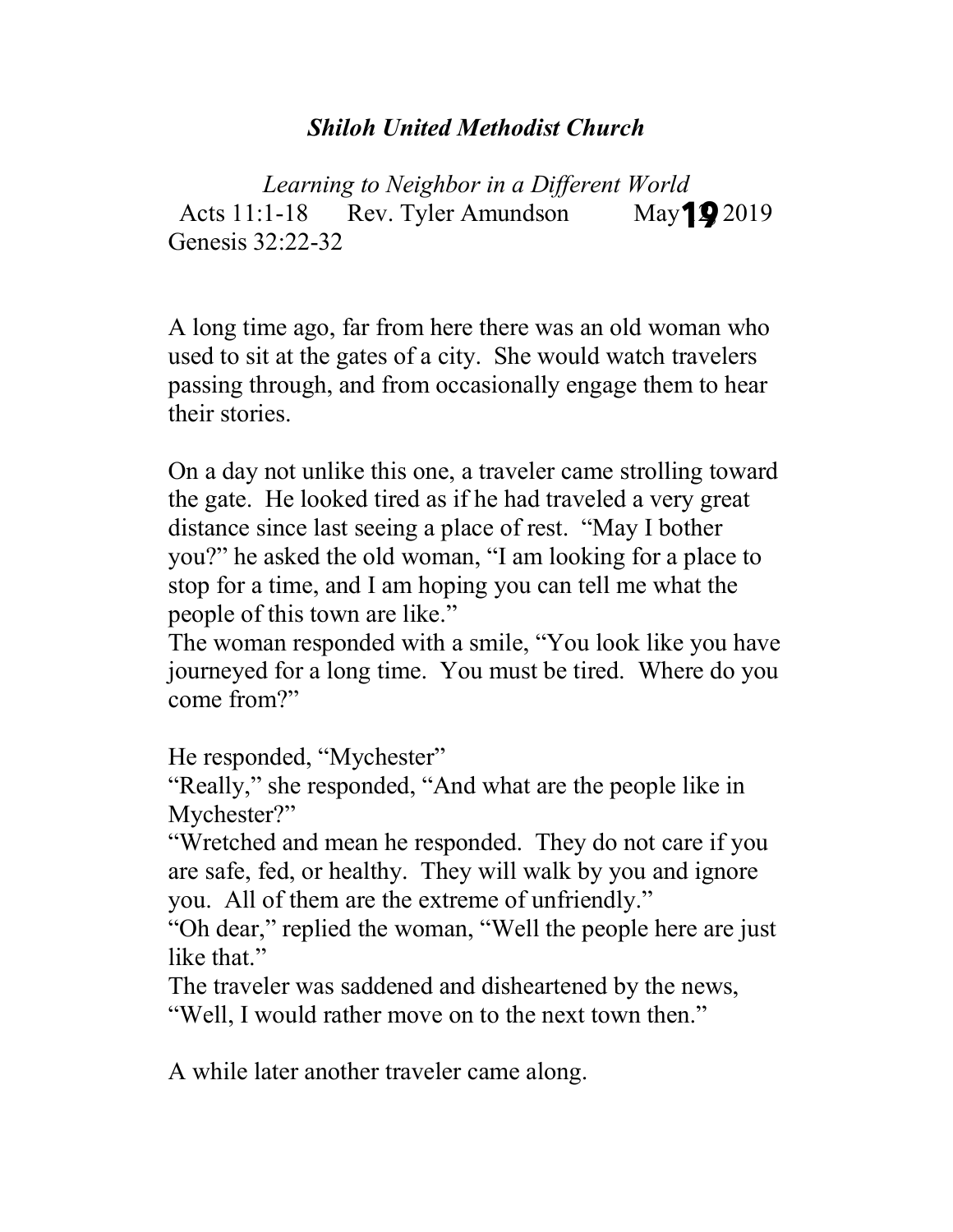"May I bother you?" he asked the old woman, "I am looking for a place to stop for time, and I am hoping you can tell me what the people of this town are like."

The woman responded with a smile, "You look like you have journeyed for a long time. You must be tired. Where do you come from?"

He responded, "Mychester"

"Really," she responded, "And what are the people like in Mychester?"

"Kind beyond belief. They would share their coat to save their neighbor from cold. They always share their food. The nicest people you could know."

"Well," replied the woman, "the people here are just like that. I am sure you will find a warm welcome in this city. The people here are just like those in Mychester."1

Last week in our sermon we learned a little about offering new life to people. We learned the steps Peter took to offer resurrection to someone were: Prayer, saying their name and then offering them our hand to help lift them up. Today as we continue to explore how to be a good neighbor, we are going to explore our biblical call of neighboring more deeply by looking at the scripture that followed the one in Acts about resurrection and by diving back into one of the great origin stories of Jesus' faith tradition.

First, we find ourselves in Acts immediately after Peter has raised a woman from death. We find ourselves learning about Peter's dream in which he has been called not to just share the good news of Christ with Jews, but with gentiles, all people of any background of faith. Let me

 <sup>1</sup> Adapted from - **Silf, M. (2003).** *One hundred wisdom stories from around the world***. Cleveland, OH: Pilgrim Press. Pg 124**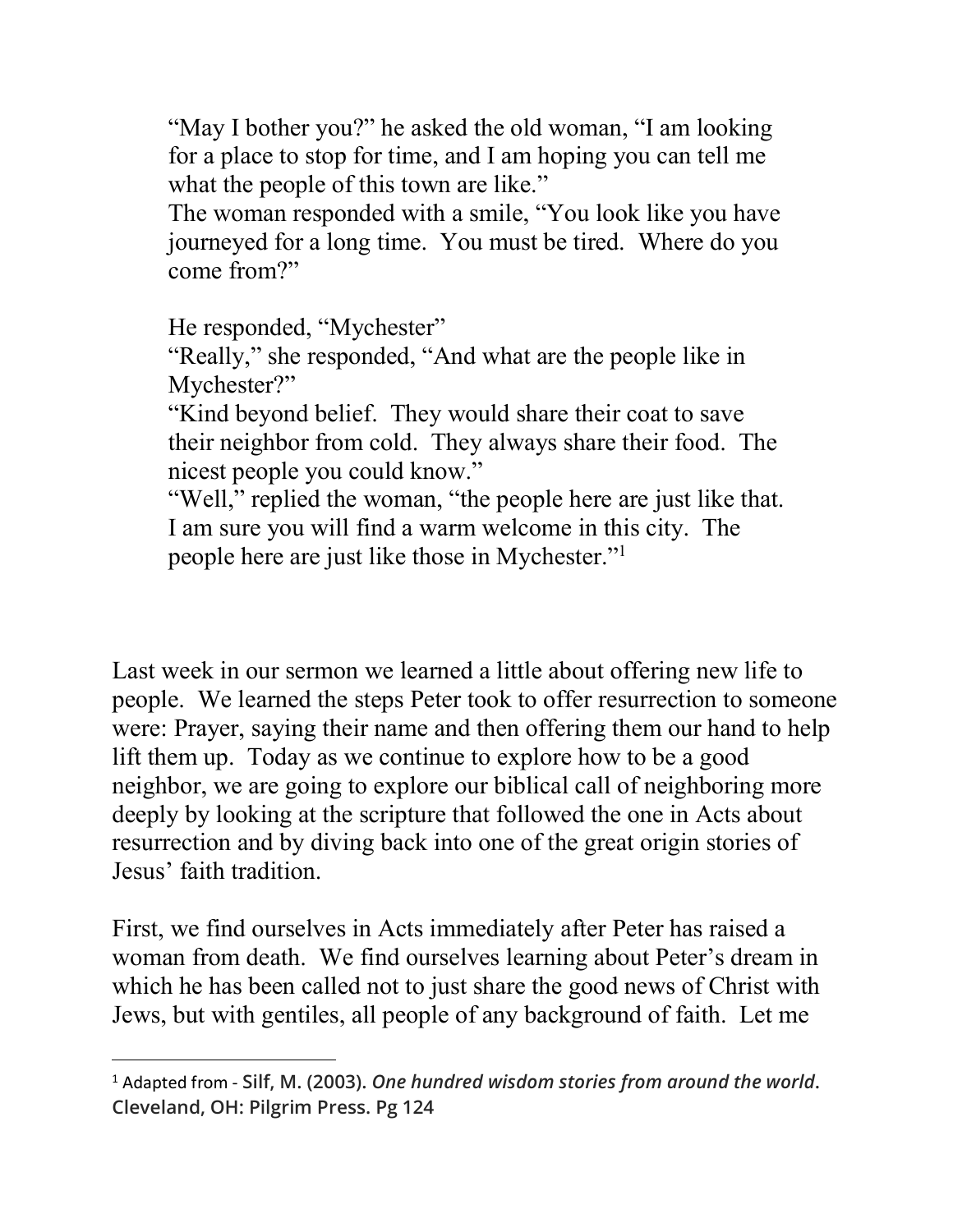remind you that this is a scandal during this time in the church. Peter and the others have felt that Jesus' message is one for only Jewish people, but suddenly something happens and others start sharing that message outside the Jewish community. The good news of Christ escapes from the initial family and neighbors now are to be sought as family in Christ's body of faith.

## Acts 11:1-18 Common English Bible (CEB)

**11** The apostles and the brothers and sisters throughout Judea heard that even the Gentiles had welcomed God's word. **<sup>2</sup>** When Peter went up to Jerusalem, the circumcised believers criticized him. **<sup>3</sup>** They accused him, "You went into the home of the uncircumcised and ate with them!"

**<sup>4</sup>** Step-by-step, Peter explained what had happened. **<sup>5</sup>** "I was in the city of Joppa praying when I had a visionary experience. In my vision, I saw something like a large linen sheet being lowered from heaven by its four corners. It came all the way down to me. **<sup>6</sup>** As I stared at it, wondering what it was, I saw four-legged animals—including wild beasts—as well as reptiles and wild birds. **<sup>7</sup>** I heard a voice say, 'Get up, Peter! Kill and eat!' **<sup>8</sup>** I responded, 'Absolutely not, Lord! Nothing impure or unclean has ever entered my mouth.<sup>9</sup> The voice from heaven spoke a second time, 'Never consider unclean what God has made pure.' **<sup>10</sup>**This happened three times, then everything was pulled back into heaven. **<sup>11</sup>** At that moment three men who had been sent to me from Caesarea arrived at the house where we were staying. **<sup>12</sup>** The Spirit told me to go with them even though they were Gentiles. These six brothers also went with me, and we entered that man's house. **<sup>13</sup>** He reported to us how he had seen an angel standing in his house and saying, 'Send to Joppa and summon Simon, who is known as Peter. **<sup>14</sup>** He will tell you how you and your entire household can be saved.' **<sup>15</sup>** When I began to speak, the Holy Spirit fell on them, just as the Spirit fell on us in the beginning. **<sup>16</sup>** I remembered the Lord's words: 'John baptized with water, but you will be baptized with the Holy Spirit.' **<sup>17</sup>** If God gave them the same gift he gave us who believed in the Lord Jesus Christ, then who am I? Could I stand in God's way?"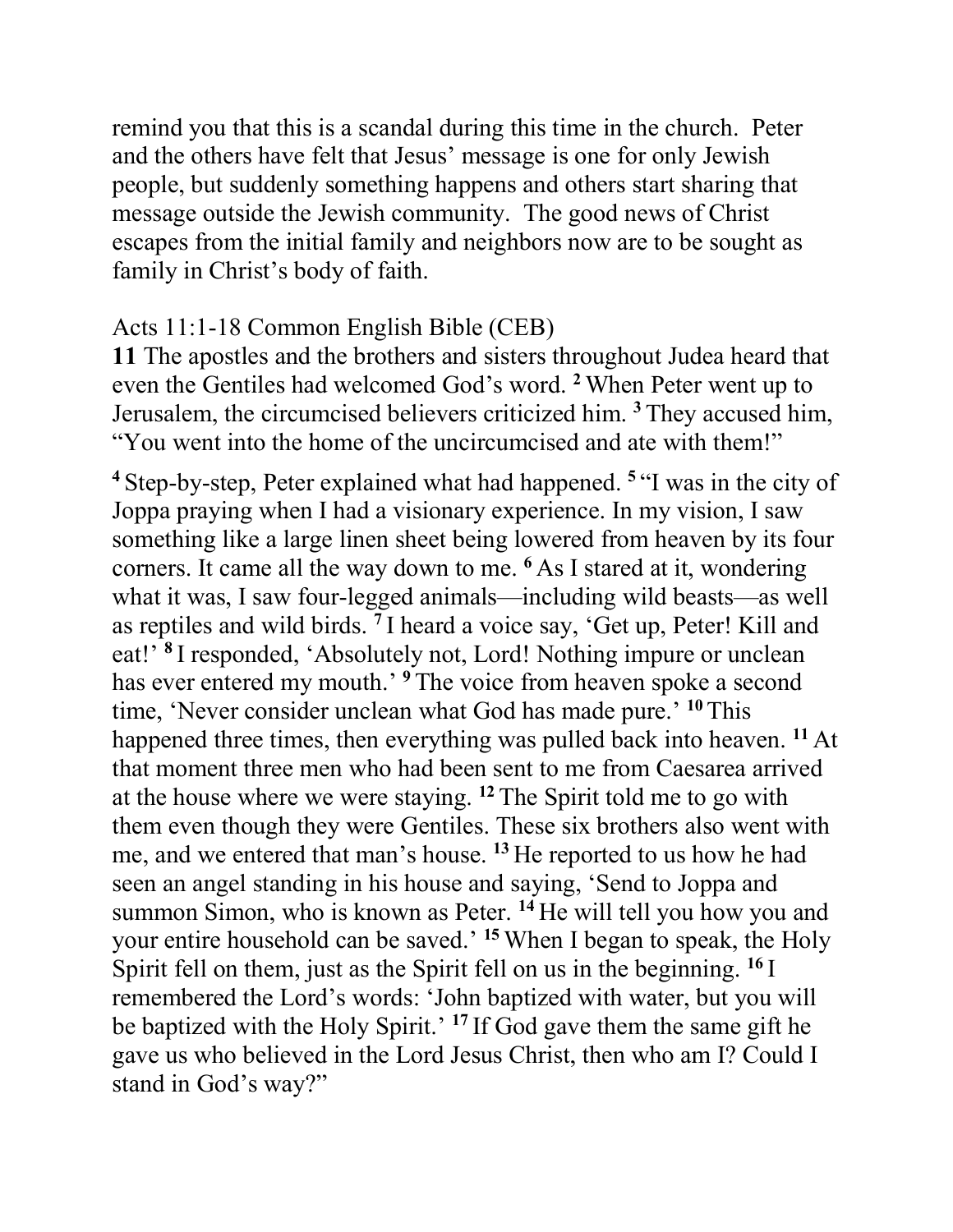**<sup>18</sup>** Once the apostles and other believers heard this, they calmed down. They praised God and concluded, "So then God has enabled Gentiles to change their hearts and lives so that they might have new life."

The scandal this story must have brought in the new community of faith. "Peter had a dream, is a load of hullaballoo." Was surely heard at the local gathering place the next day. "We are trying to get this new thing off the ground, and here goes Peter changing the rules on us." The criticism would have run thick, and yet Peter persisted to push beyond it and remind people that God offered a dream where the Holy Spirit, God's very blessing of sacred covenant and new life descended on gentiles, the others, just as it descended on the Jesus' own selected disciples.

Neighboring just got harder, I want us to hear what is going on here. God can change the rules on us, in the middle of the process. God through working in us to have new understanding can remind us of who God's children are and God may even draw the circle of neighbors wider than we originally thought.

In the 1960s, we learned that the understanding of neighbor had not grown as wide as it should have by that time in American history. We only learned of this when we heard Martin Luther King Jr. share a vision of a future where all our children would have a chance to grow in their lives together, equally. We began to understand how much race pervaded our country, and that it pervades even now is the troubling piece.

During the midst of this, a Presbyterian minister, decided to take a risk with his congregation. He decided to preach a controversial sermon. So, one day he invited a friend to join him at his pulpit and he shared a story with his congregation along with his friend. During the same time that one of the most segregated controversies keeping people with black skin separate from white people was in swimming pools in the south.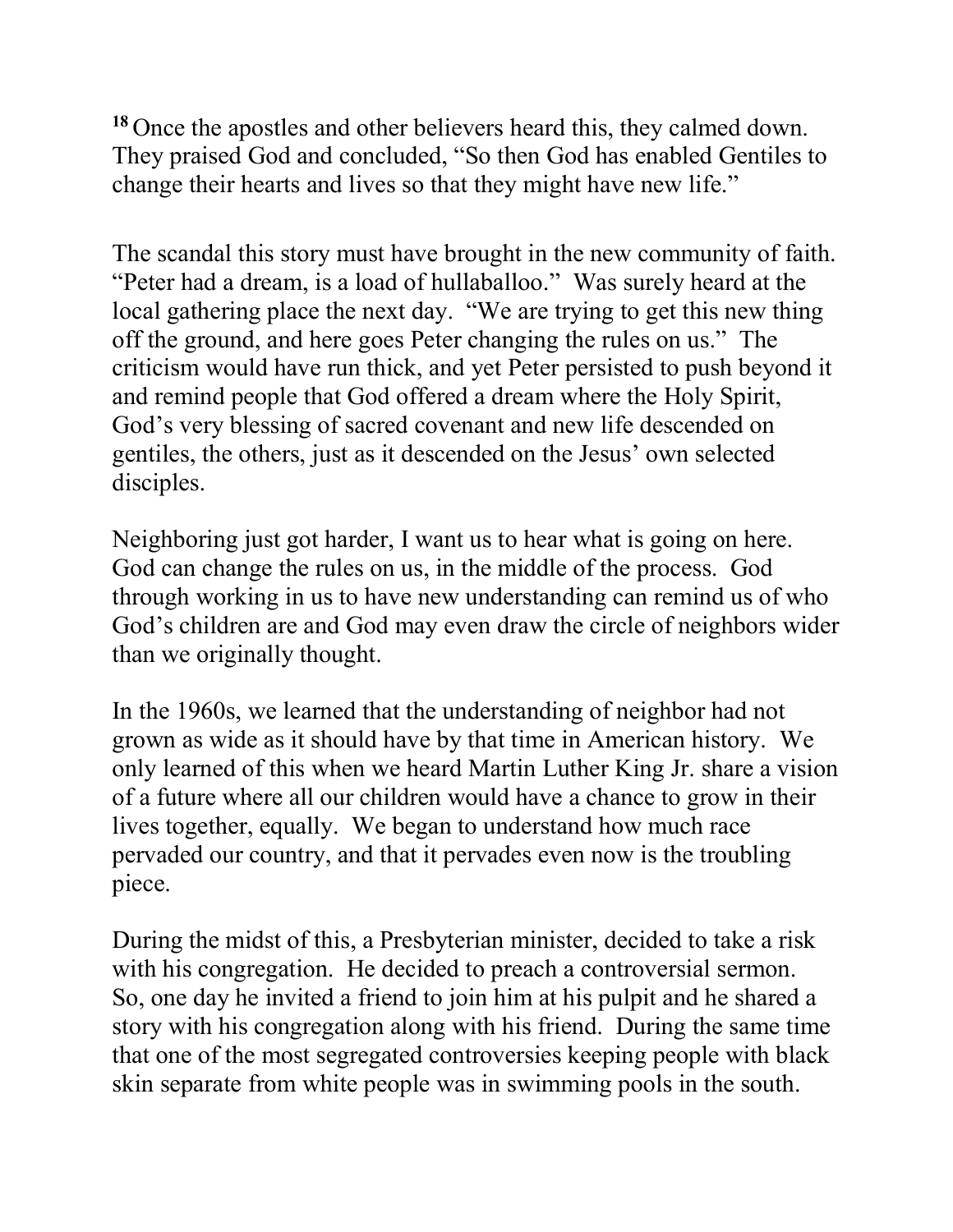Here let me share with you a piece of that message: https://www.youtube.com/watch?v=b7bYNJPfzaU

Francois Clemmons would play a regular character on Mr. Roger's Neighborhood, and be the first African American to be a regular character on a nationally televised children's show. Fred Roger's took a risk, to make sure the world knew the vision of who received God's Holy Spirit in his understanding.

We can know this because Francois shares the following story:

One day he was watching Mr. Roger's neighborhood on set as it was being filmed. At the end of every program Fred Rogers says, "Every day is a special day just by being you, and I like you just the way you are."

That day as he said the closing line Francois Clemmons saw that Fred Roger's was watching him the whole time. Afterwards Fred walked up to Fracois Clemmons and Francois said, "Fred were you talking to me." To which Fred Roger's responded, "Yes,I have been talking to you for years, but you heard me today."2

Like Peter, I think Fred Roger's had the clarity of knowing who he was to pray with, say their name, and then help them up. Fred Roger's new how to create a neighborhood using the powers shown to us in the resurrected Christ, and to remind us that we are inextricably connected to one another.

This brings me to the second scripture we are studying for today. Genesis 32 encircles one of the foundational stories of our faith. It is the

 $\overline{a}$ 

<sup>2</sup> https://storycorps.org/podcast/storycorps-462-in-the-neighborhood/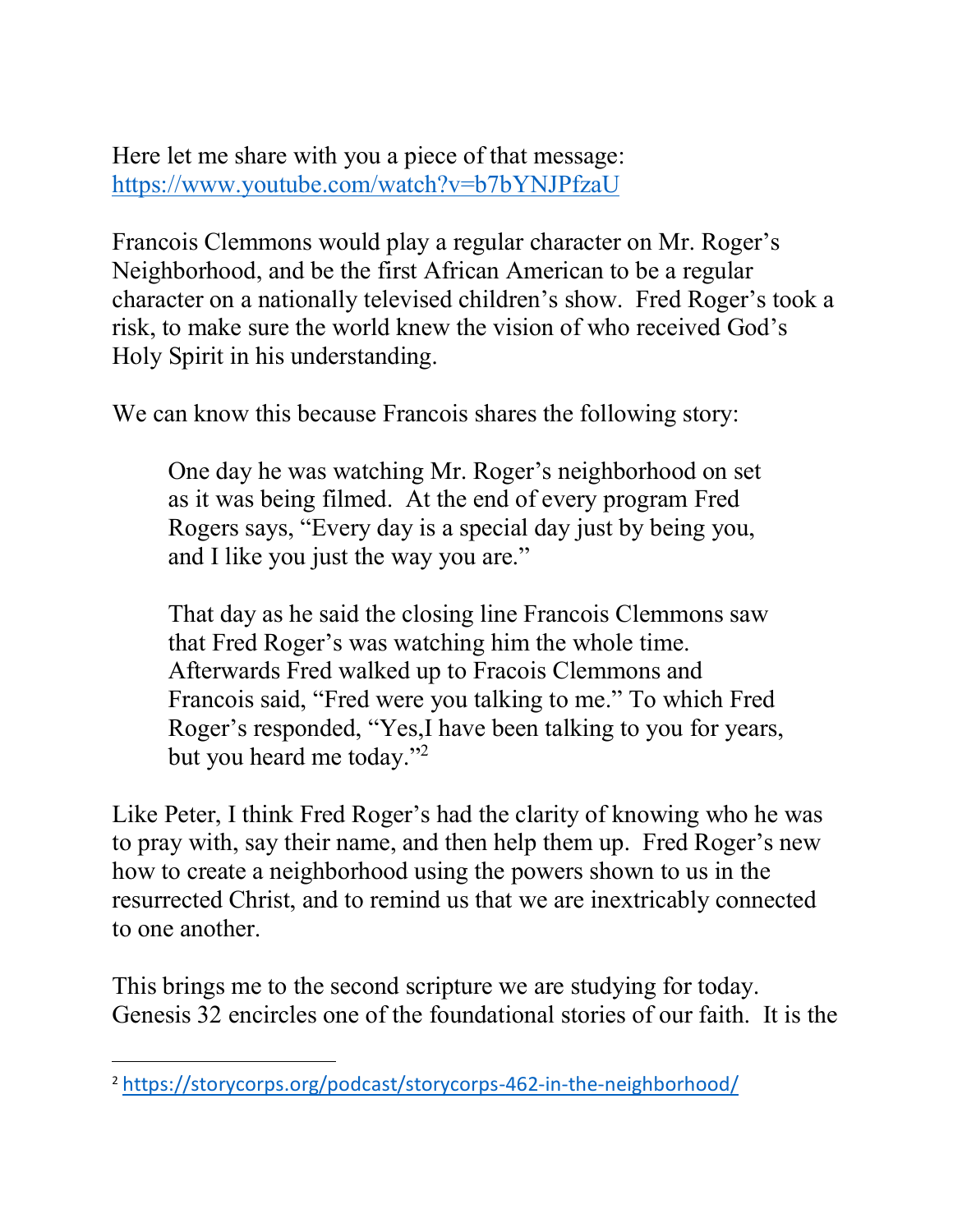night in which Jacob wrestles an unknown figure and is blessed as Israel. This summer we will be studying how to read the Bible, and for some pre-knowledge this is was it is known as an origin story. These are the stories that help us understand who we are as a people of God. Remember Jacob is one of the progenitors of the Jewish faith and the people of Israel. His story is not just about an individual, it is about how a people wrestle with God, get blessed, and receive their name.

## Genesis 32:22-32 Common English Bible (CEB)

**<sup>22</sup>** Jacob got up during the night, took his two wives, his two women servants, and his eleven sons, and crossed the Jabbok River's shallow water. **<sup>23</sup>** He took them and everything that belonged to him, and he helped them cross the river. <sup>24</sup> But Jacob stayed apart by himself, and a man wrestled with him until dawn broke. **<sup>25</sup>** When the man saw that he couldn't defeat Jacob, he grabbed Jacob's thigh and tore a muscle in Jacob's thigh as he wrestled with him. **<sup>26</sup>** The man said, "Let me go because the dawn is breaking."

But Jacob said, "I won't let you go until you bless me."

**<sup>27</sup>** He said to Jacob, "What's your name?" and he said, "Jacob." **<sup>28</sup>**Then he said, "Your name won't be Jacob any longer, but Israel, because you struggled with God and with men and won."

**<sup>29</sup>** Jacob also asked and said, "Tell me your name."

But he said, "Why do you ask for my name?" and he blessed Jacob there. **<sup>30</sup>** Jacob named the place Peniel, "because I've seen God face-toface, and my life has been saved." **<sup>31</sup>** The sun rose as Jacob passed Penuel, limping because of his thigh. **<sup>32</sup>** Therefore, Israelites don't eat the tendon attached to the thigh muscle to this day, because he grabbed Jacob's thigh muscle at the tendon.

As we talk about neighboring this story goes right along with Peter's story because they are both origin stories. They remind us who we are.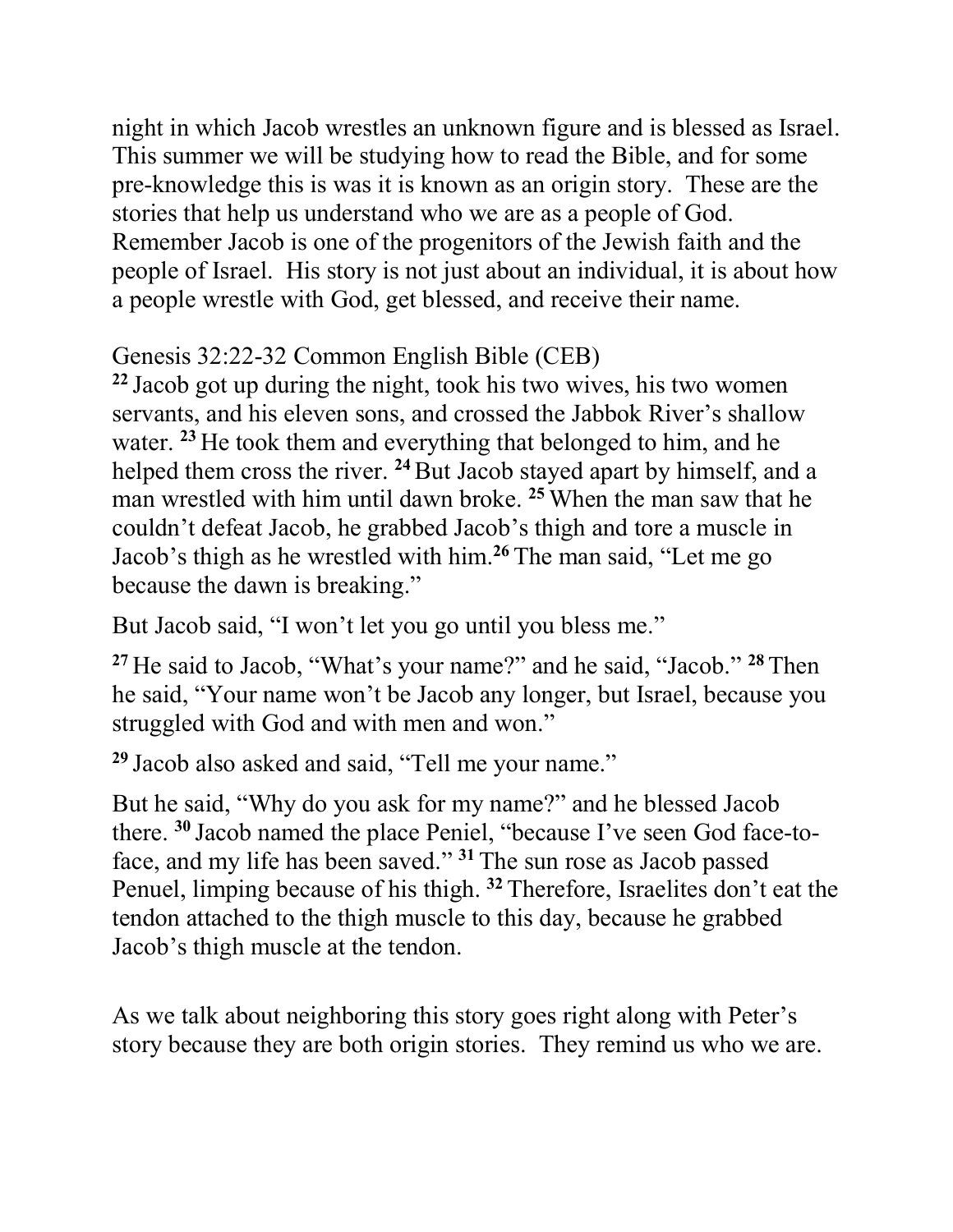In this story we learn that God invites us to wrestle when we struggle to understand who God is, what God wants us to do. For me it is the clear vision of what Peter has gone through in our earlier scripture. Do you think Peter just had a dream and magically believed everyone should receive the Holy Spirit, I don't. Instead I believe Peter wrestled to understand the dream's meaning, and struggled to understand the change. This second scripture did the same thing for people in Israel, because it seems for a moment as though God lost God's power, God got caught by a mortal. God isn't supposed to be catchable by us mortals, at least that's what many believe. Yet, God is caught and wrestled and Jacob gets him in a place where God seems trapped.

## Walter Brueggemann one of my favorite scriptural scholars says this:

"Israel is the one who has face God… and prevailed, gained a blessing, and been renamed. There is something new underway here about the weakness of God and the strength of Israel. The encounter will not permit a neat summary of roles, as though God is strong and Jacob is weak, or as though things are reversed with Jacob strong and God weak. All of that remains unsettled. But new possibilities are open to Israel that have not been available before. In the giving of the blessing, something of the power of God has been entrusted to Israel. Unlike every other relationship in which God rules and humankind obeys, Israel is a newness which has prevailed with God" (Brueggemann, p.  $269$ )<sup>i</sup>

Neighboring like this scripture is not a neat summary. We are going to struggle with it, the world is going to change because God is going to change the definitions of who we should neighbor, for us. We need to continue to stay in the business, the calling and the work of resurrection we learned from Peter last week.

Pray, call out the names of those we learn need life, and offer them a hand. This is neighboring, this is our call.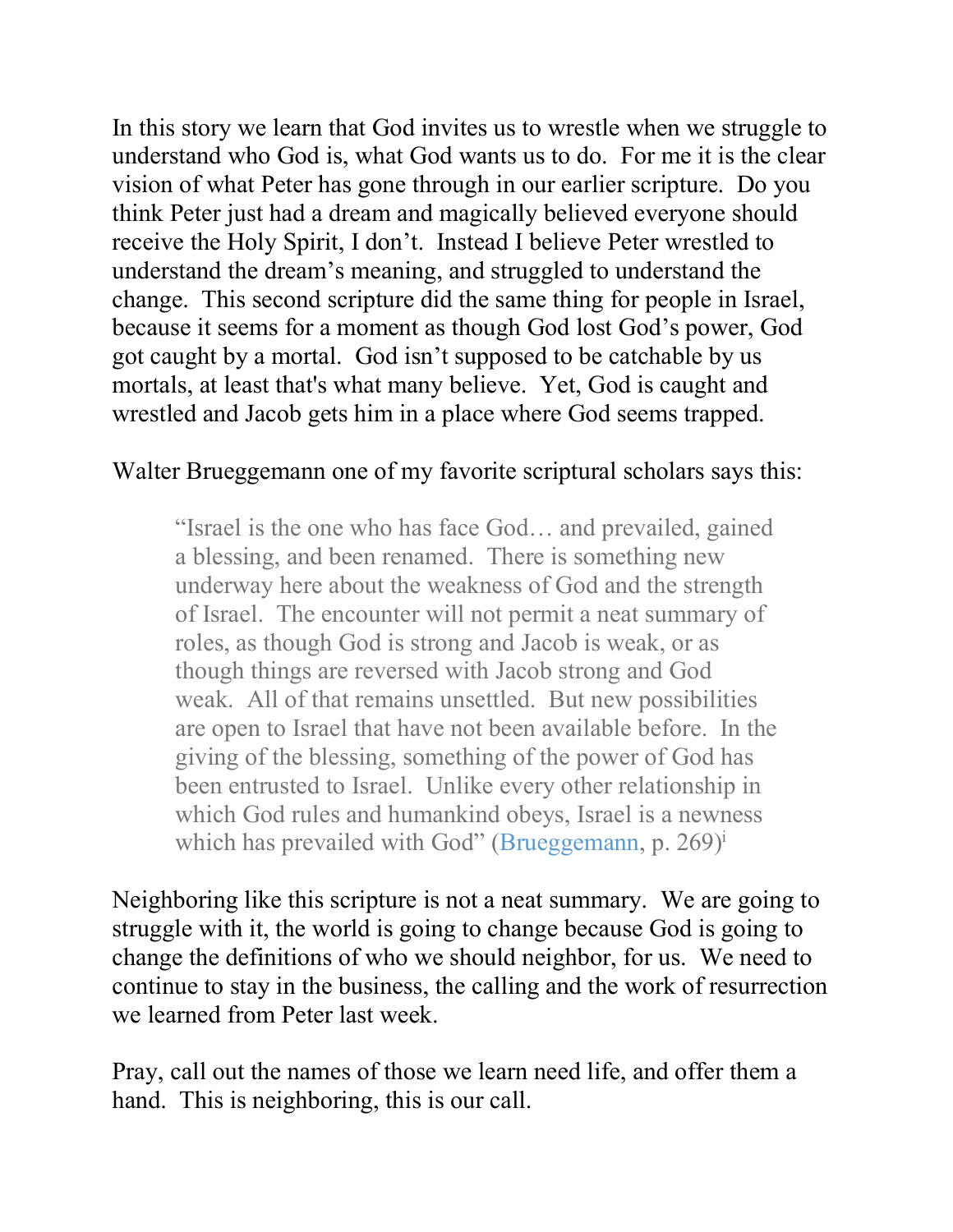I want to end by highlighting a story I saw in the Gazette this last week.<sup>3</sup>

This is Alfreda Moses, friends she is 51 years old and she is getting her high school diploma this spring. I want to share her name because she brought me life this last week as I read her story. This mother of 5, and grandmother of 12 live right here in our town and has worked her tail off her whole life. She worked double shifts as a Certified Nursing Assistant before tackling challenging courses after not finishing school in the past.

Here is what I love about Freda's story, she didn't talk about herself. She is a true neighbor, she talked about someone else in her story. This woman who could claim all the credit for a prize many of us take for granit in her speech at graduation credits her inspiration to a young man who made it to class even though his car would always break down.

Alfreda Moses is a neighbor, she is an example of God's Holy Spirit at work, and new life being found in our age.

Friends, the world will change, God will make sure of that, we just need to figure out how to neighbor the ones God invites into our dreams, and how we can offer life to our neighborhoods so more people like Alfreda Moses can succeed. So, we can have a community that we can claim as good and just, and nearly a kingdom like God imagines for us.

Go from this place people of God, and be neigbors.

 <sup>3</sup> https://billingsgazette.com/news/local/billings-mother-grandmother-on-earning-highschool-diploma-no-matter/article\_34f48dd5-ee54-51b0-aa2d-

<sup>23</sup>a7ebef41ea.html?utm\_content=buffer145f2&utm\_medium=social&utm\_source=faceb ook.com&utm\_campaign=LEEDCC+